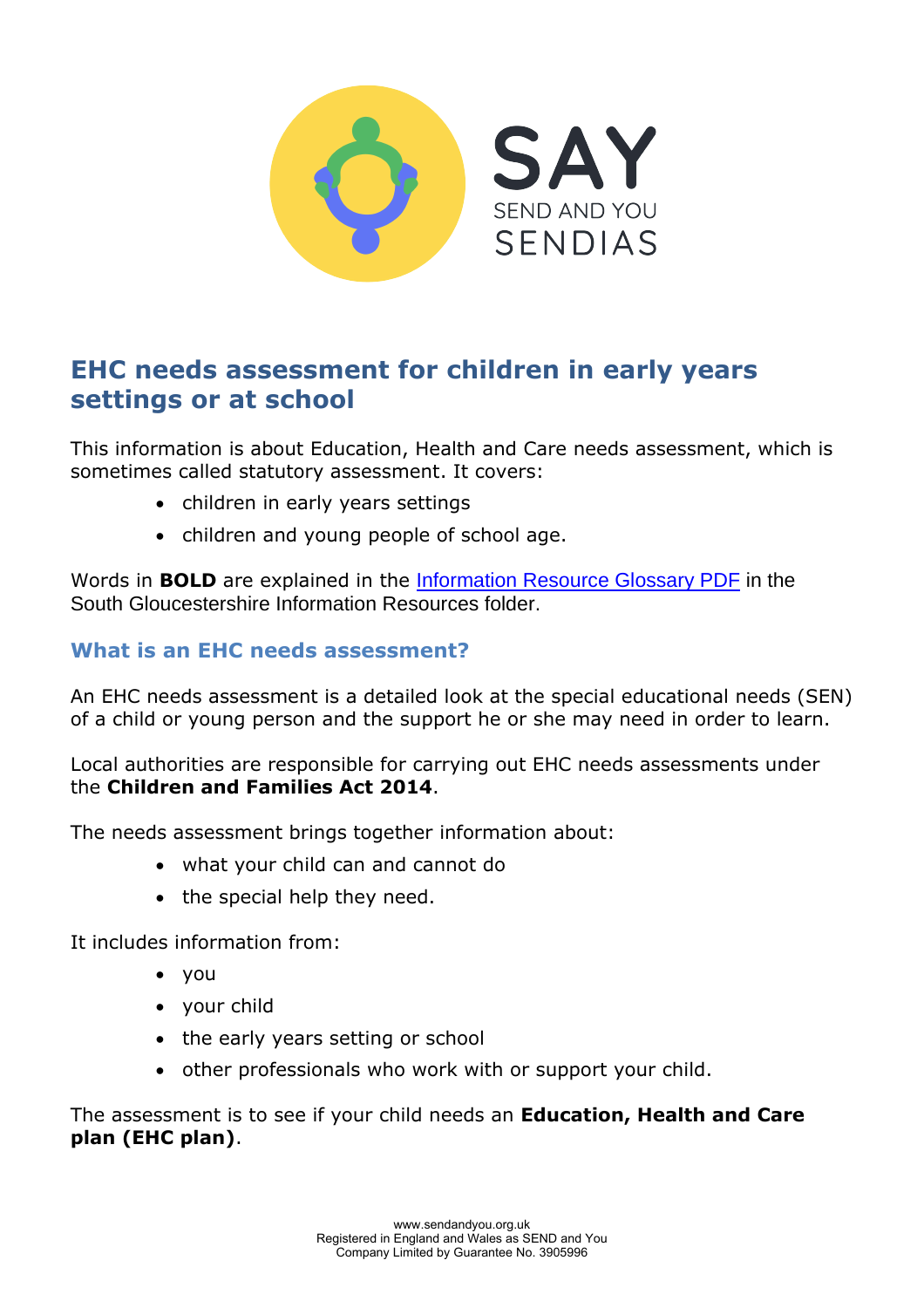# **When is an EHC needs assessment necessary?**

The school or early years setting can often give your child help through **SEN support**. This means that the school makes additional or different provision from that provided to most other pupils to meet their needs. Sometimes other professionals will give advice or support to help your child learn.

Some children need more help than the school can provide. If your child does not make progress despite everything the school has tried, an EHC needs assessment might be the next step.

The **SEND Code of Practice** says:

*In considering whether an EHC needs assessment is necessary, the local authority should consider whether there is evidence that despite the early years provider, school or post-16 institution having taken relevant and purposeful action to identify, assess and meet the special educational needs of the child or young person, the child or young person has not made expected progress.* (9.14)

The local authority will look at:

- your child's attainments and rate of progress
- their special educational needs
- what has already been done
- the difference that support has made
- your child's physical, emotional and social development and health needs.

The law states that if your child has or may have special needs and may need provision to be made via an EHC plan, the local authority must conduct an EHC needs assessment. This means that you do not have to prove that an EHC plan is definitely necessary to obtain an assessment, you just have to show it *may* be necessary. If you think your child needs more help than the school can provide, you can ask for an assessment.

The [SEND Code of Practice](https://www.gov.uk/government/publications/send-code-of-practice-0-to-25) says:

*A local authority must conduct an assessment of education, health and care needs when it considers that it may be necessary for special educational provision to be made for the child or young person in accordance with an EHC plan.* (9.3)

Some children and young people will have needs that clearly require an EHC needs assessment and EHC plan. Immediately the local authority is aware that this is the case it must start the process without delay.

You can find out more about the criteria that local authorities should follow in the [SEND Code of Practice](https://www.gov.uk/government/publications/send-code-of-practice-0-to-25) sections 9.3 and 9.14 to 9.16.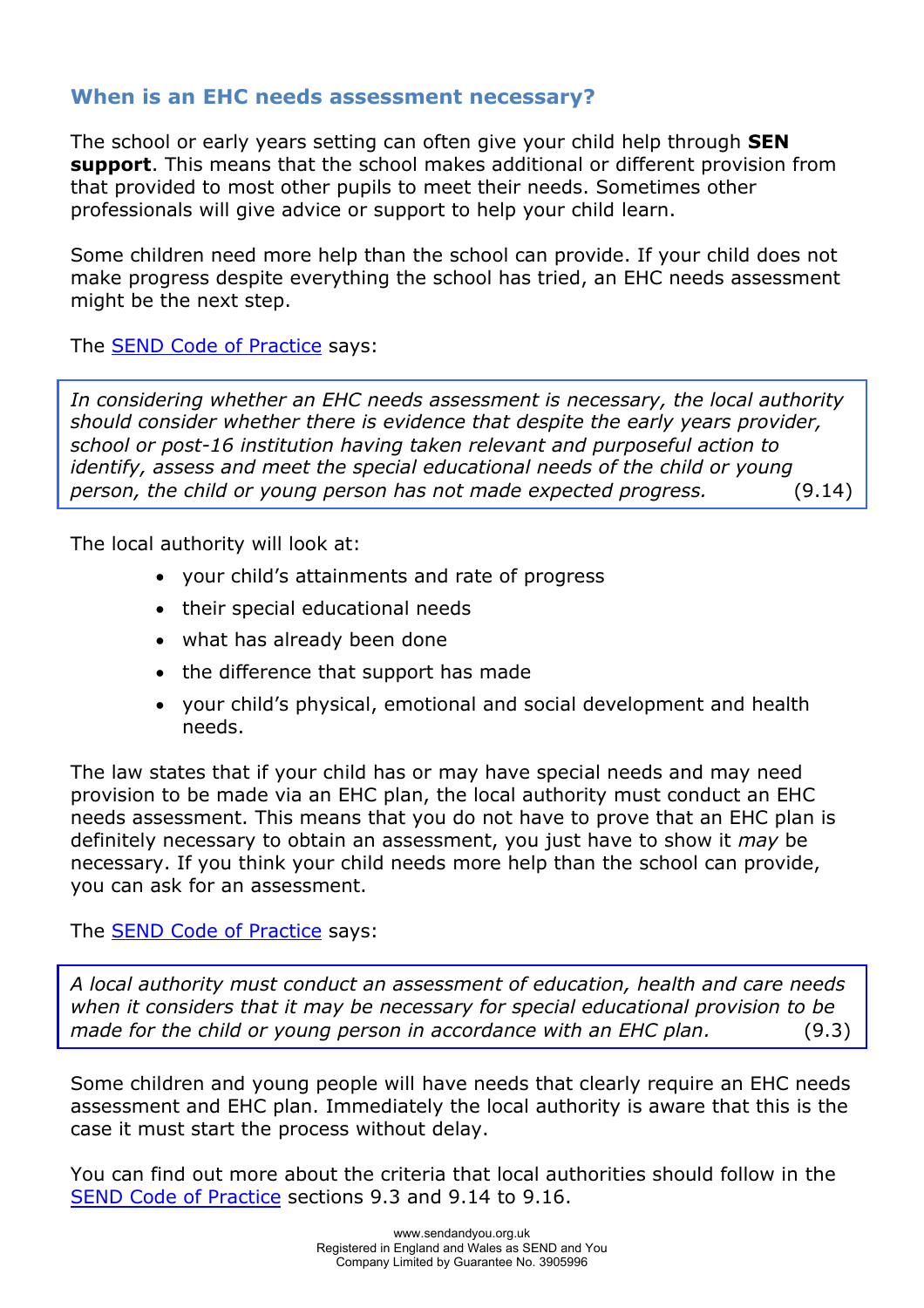#### **Who can ask for an EHC needs assessment?**

- parents  $-$  by writing to the local authority
- a young person over the age of 16 but under the age of 25
- the early years setting or school, but only after talking with you first.

It is always a good idea to talk to the school or early years setting before asking for an EHC needs assessment.

Supportive Parents can help you make your request.

Other people, such as your doctor or a health visitor, can tell the local authority that they think your child needs an assessment.

#### **What happens when the local authority gets a request for an EHC needs assessment?**

As soon as the local authority gets a request for an EHC needs assessment they must tell you about it.

The **SEND Code of Practice** says:

*In considering whether an EHC needs assessment is necessary, local authorities should pay particular attention to the views, wishes and feelings of the child and his or her parent, or the young person.* (9.12)

The local authority has up to six weeks to decide whether to make a needs assessment. During this time it may ask you, the school and other professionals for information.

It will look at all the information and must then tell you whether it has decided:

to start the EHC needs assessment immediately

OR

that an EHC needs assessment is not necessary.

# **What happens if the local authority decides that an EHC needs assessment is not necessary?**

The local authority **must** tell you why it thinks that an EHC needs assessment is not needed. It **must** also tell you about:

- your right of appeal to the Special Educational Needs and Disability Tribunal and the time limit
- independent **disagreement resolution** and **mediation**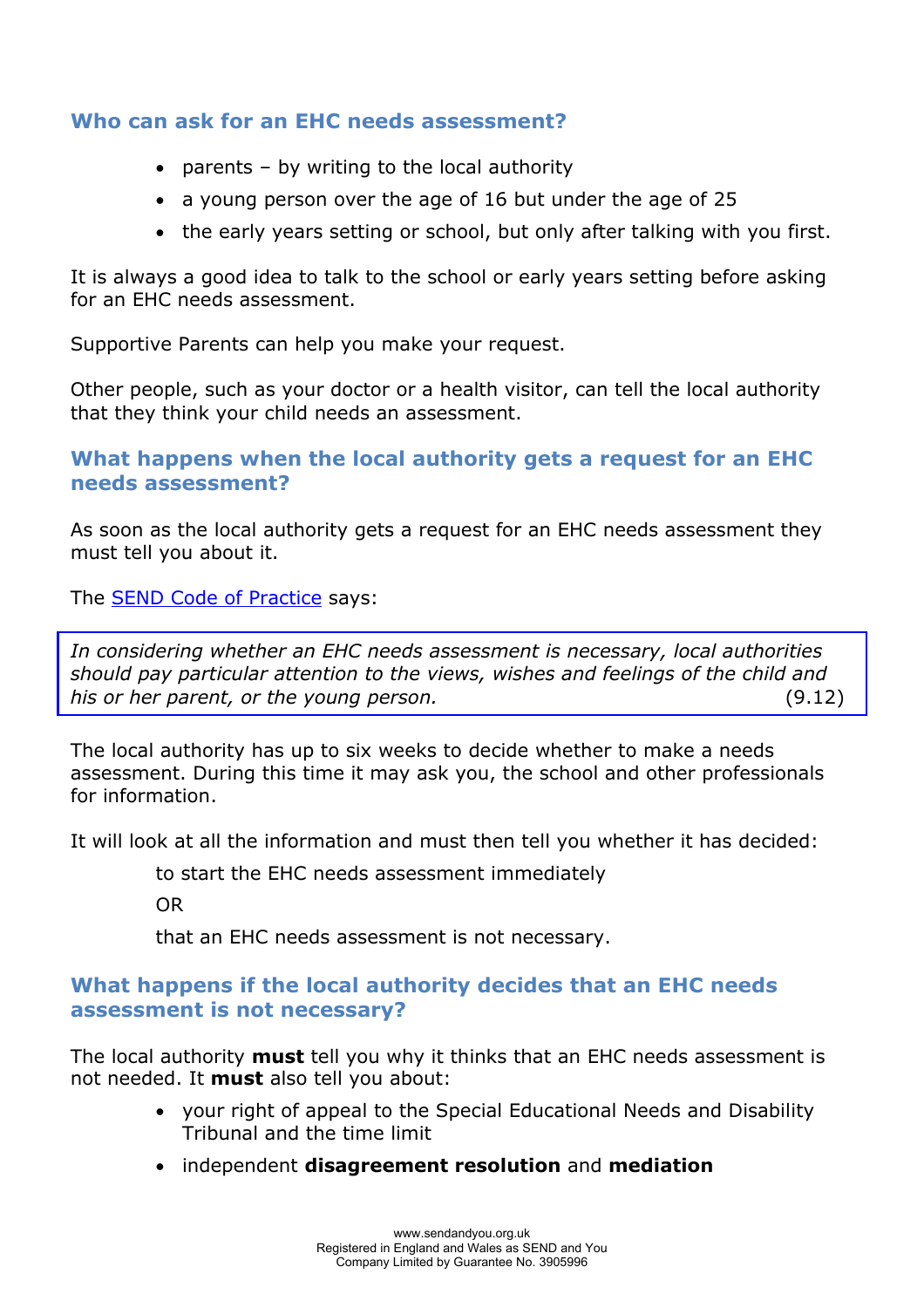• how to get further information, advice or support.

If you disagree with the decision SEND and You can explain your options to you.

# **What happens if the EHC needs assessment goes ahead?**

The [SEND Code of Practice](https://www.gov.uk/government/publications/send-code-of-practice-0-to-25) says:

*Local authorities must consult the child and the child's parent or the young person throughout the process of assessment and production of an EHC plan. They should also involve the child as far as possible in this process. The needs of the individual child and young person should sit at the heart of the assessment and planning process.* (9.21)

The local authority will write to you to tell you what will happen and ask for your views. Your views and your child's views are really important. Supportive Parents can give you information, advice and support to help you with this.

The local authority will ask a number of other people for information about your child. This is called 'advice' and it should include information about:

- your child's education, health and care needs
- the desired **outcomes** for your child
- the special educational, health and care provision that might be required to meet their needs and achieve the desired outcomes.

The local authority **must** ask for advice and information from:

- parents (or the young person)
- your child's early years setting or school
- an educational psychologist
- health professionals who work with your child. This might include a paediatrician, speech and language therapist, physiotherapist or occupational therapist
- social care staff
- anyone else you ask them to contact who may be able to give relevant advice.

If your child has a vision or hearing impairment the local authority must also seek information and advice from a suitably qualified teacher.

The local authority should also try to find out your child's views. You, the school and other professionals may be able to help with this. If you think your child needs someone to help them give their views, you can ask SEND and You for more information about this.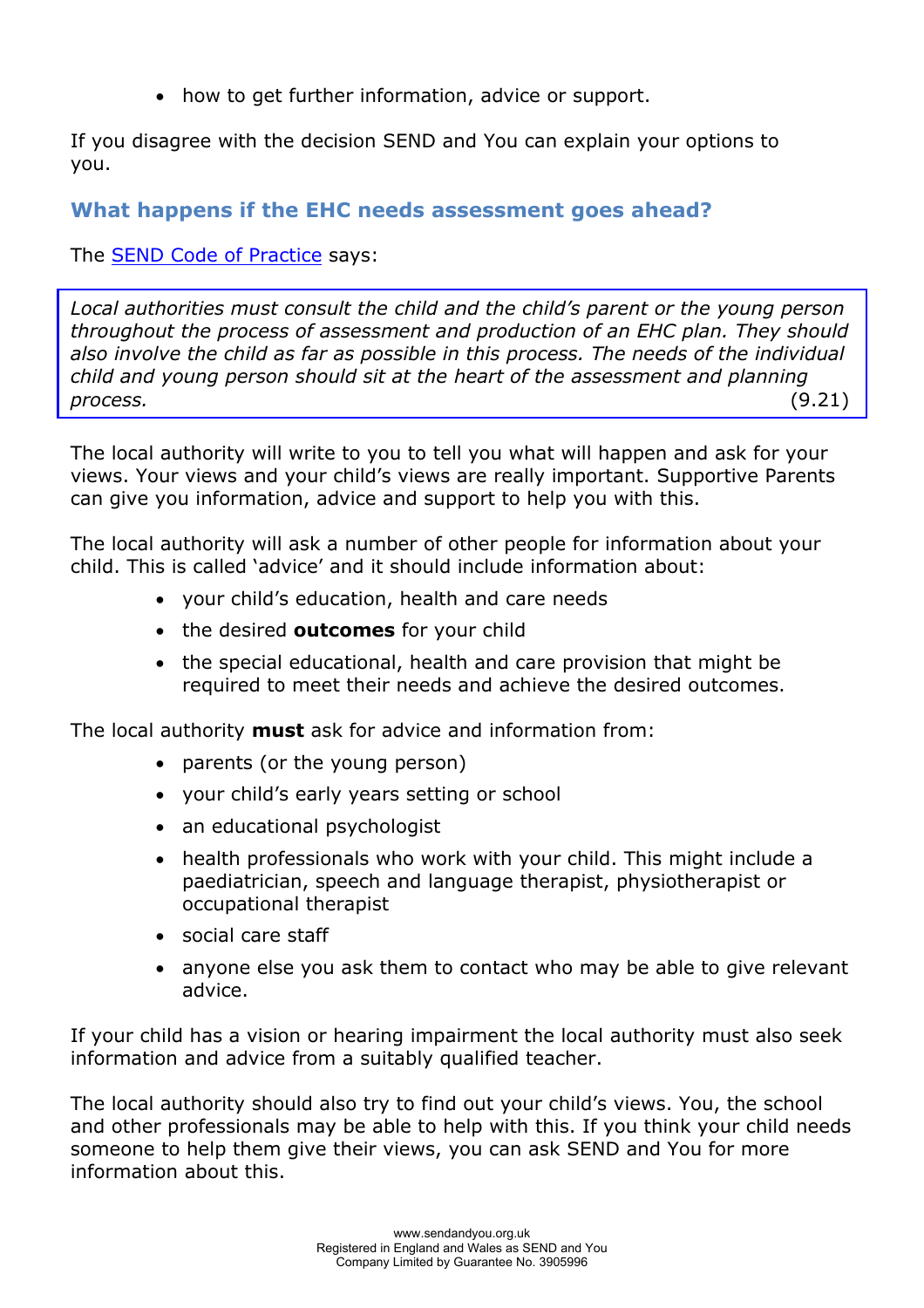You will have the chance to discuss your child with everyone involved in the needs assessment and you will receive a copy of all the reports when the needs assessment is finished.

If you want information, advice or support during the EHC needs assessment contact SEND and You.

You can find out more about advice and information for EHC needs assessments in the [SEND Code of Practice](https://www.gov.uk/government/publications/send-code-of-practice-0-to-25) sections 9.45 – 9.52.

#### **What if some of this advice is already available?**

Sometimes advice and information is already available because other professionals have been working with your child.

The [SEND Code of Practice](https://www.gov.uk/government/publications/send-code-of-practice-0-to-25) says:

*The local authority must not seek further advice if such advice has already been provided (for any purpose) and the person providing the advice, the local authority and the child's parent or the young person are all satisfied that it is sufficient for the assessment process. In making this decision, the local authority and the person providing the advice should ensure the advice remains current.* (9.47)

# **When does the EHC needs assessment end?**

Once the local authority has all the information and advice it must decide whether your child needs an **Education, Health and Care plan.** 

An EHC plan is a legal document written by the local authority. It describes the special educational needs that a child or young person has and the help that they will be given to meet them. It also includes the health and care provision that is needed.

Sometimes the local authority will decide that your child has special educational needs that can be met through **SEN support**. If this is the case the local authority must tell you of its decision within 16 weeks of receiving a request for an EHC needs assessment. The local authority must also tell you about your right of appeal.

If the local authority decides an EHC plan is necessary it must first write a draft plan. It will send you the draft EHC plan and copies of the reports so that you can read it all. You should check that everything you think is important has been included and that you agree with the outcomes and the proposed provision. The local authority will also ask you which school you prefer your child to go to.

You have 15 days to make comments, to ask for a meeting or accept the draft plan. Note that if you do not reply within 15 days the local authority may assume that you agree with the draft plan.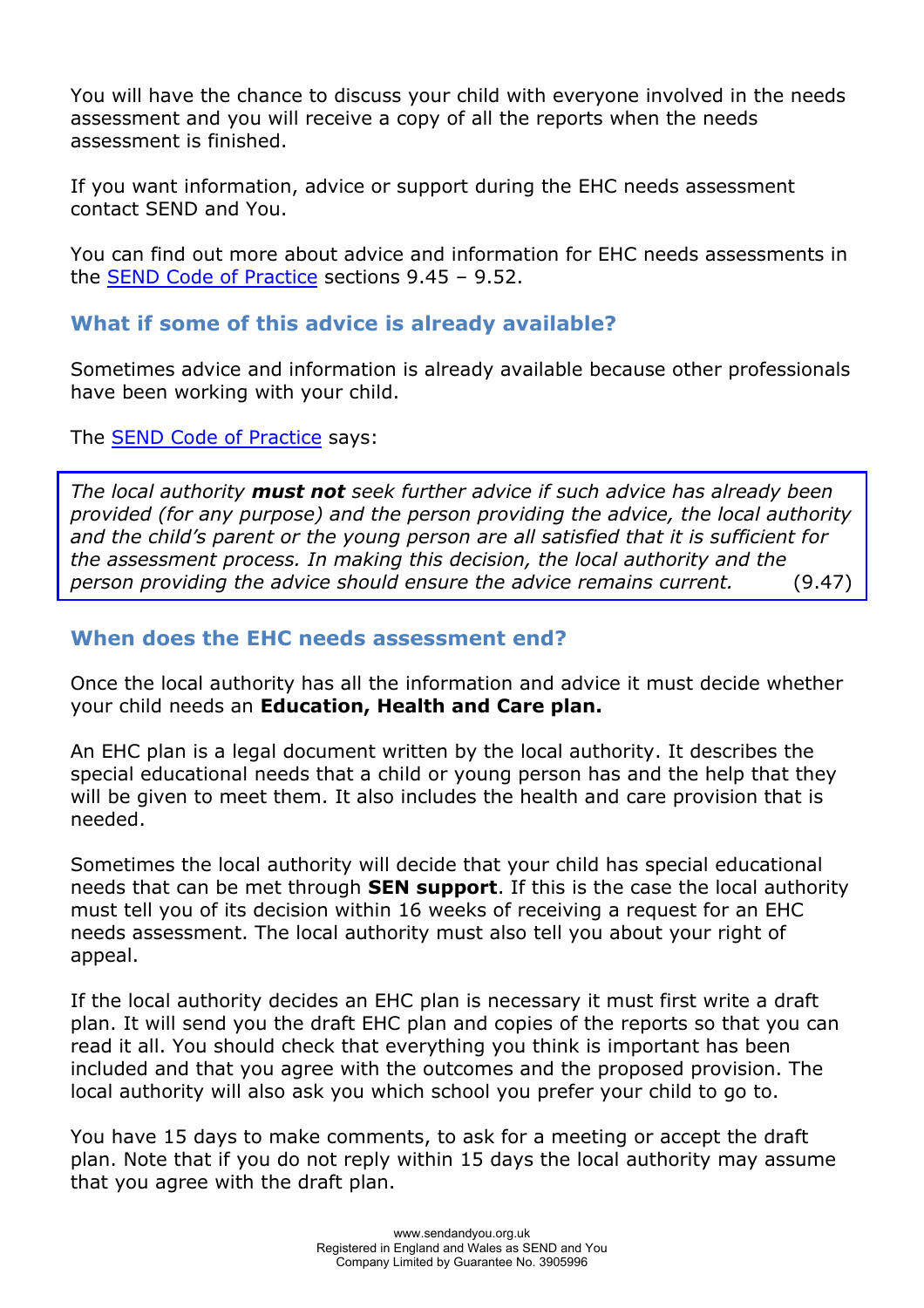The last stage is for the local authority to send you the final EHC plan. If you are still unhappy with the plan or cannot agree with the local authority on a school, you have a right to go to mediation and/or to appeal (see below).

If you need help at any stage you can contact SEND and You.

# **How long does all this take?**

| The local authority receives a request for an EHC<br>needs assessment. The authority must tell parents<br>about this request    | This is the start date                                          |
|---------------------------------------------------------------------------------------------------------------------------------|-----------------------------------------------------------------|
| The local authority decides whether an EHC needs<br>assessment is needed. The authority must tell<br>parents about its decision | Within six weeks of the<br>start date                           |
| The EHC needs assessment takes place                                                                                            | This starts as soon as the<br>decision is made                  |
| <b>EITHER</b>                                                                                                                   |                                                                 |
| The local authority tells the parents of the decision<br>not to issue an EHC plan                                               | Within 16 weeks of the<br>start date                            |
| <b>OR</b>                                                                                                                       |                                                                 |
| The local authority sends a draft EHC plan to parents                                                                           |                                                                 |
| Parents must respond to the draft EHC plan. They<br>can:                                                                        | Within 15 days of receiving<br>the draft EHC plan               |
| • agree that the draft is adequate                                                                                              |                                                                 |
| • ask for changes                                                                                                               |                                                                 |
| ask for a meeting.<br>$\bullet$                                                                                                 |                                                                 |
| Parents have the right at this point to state a<br>preference for a school or early years setting                               |                                                                 |
| The local authority consults with the school or early<br>years setting                                                          | Within 15 days of parents'<br>response to the draft EHC<br>plan |
| The local authority issues the final EHC plan                                                                                   | Within 20 weeks of the<br>start date                            |

Sometimes this timescale can be different. See **SEND Code of Practice** section 9.42.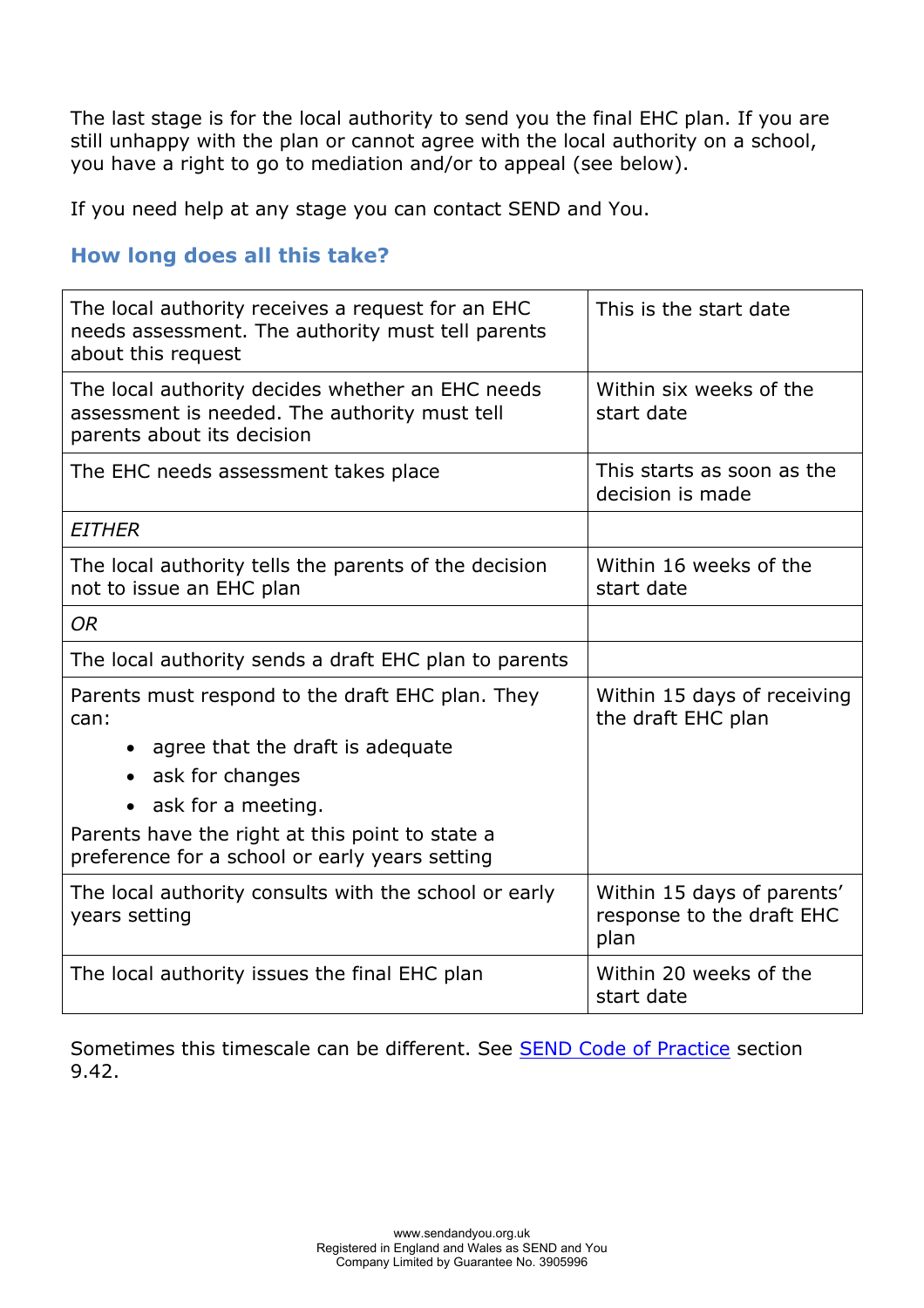# **What if I do not agree with the local authority about the EHC needs assessment or the EHC plan?**

At any stage you can ask to talk to a member of the local authority's staff. This will usually be the person named in the letter the local authority sends to you when it receives a request for an EHC needs assessment.

If the local authority decides that an EHC needs assessment and an EHC plan are necessary for your child, they must carry out the assessment and issue a plan, whatever your views are.

SEND and You can give you impartial information and advice about the options open to you, and support you through the process.

You also have a right to request independent **disagreement resolution** and, in some circumstances, **mediation**. You can find out more about disagreement resolution and mediatio[n here](https://www.sendandyou.org.uk/wp-content/uploads/2021/08/8-What-if-I-do-not-agree-South-Glos-newlogo.pdf) and in the [SEND Code of Practice](https://www.gov.uk/government/publications/send-code-of-practice-0-to-25) Chapter 9.

# **Where can I get more information, advice or support?**

You can read about Education, Health and Care needs assessments in the [SEND](https://www.gov.uk/government/publications/send-code-of-practice-0-to-25)  [Code of Practice](https://www.gov.uk/government/publications/send-code-of-practice-0-to-25) Chapter 9.

The [Local Offer](http://www.southglos.gov.uk/health-and-social-care/local-offer/) includes more information on the local arrangements for EHC needs assessments.

SEND and You can give you:

- information about EHC needs assessments
- advice and support during the process of assessment
- details of other organisations, support groups and services that may be of help
- information, advice and support about your rights to make a complaint, seek independent **disagreement resolution** or **mediation**.

#### **Still concerned?**

If you are still unclear or have any questions about any information in this document – or about any other aspect of Special Educational Needs & Disabilities please call our Information, Advice and Support line on 0117 989 7725. The line is open weekdays from 9.30am-4.30pm. There is an answer phone at all other times. Or you can get in touch via our website

at [https://www.sendandyou.org.uk/contact-us/](http://www.supportiveparents.org.uk/contact)